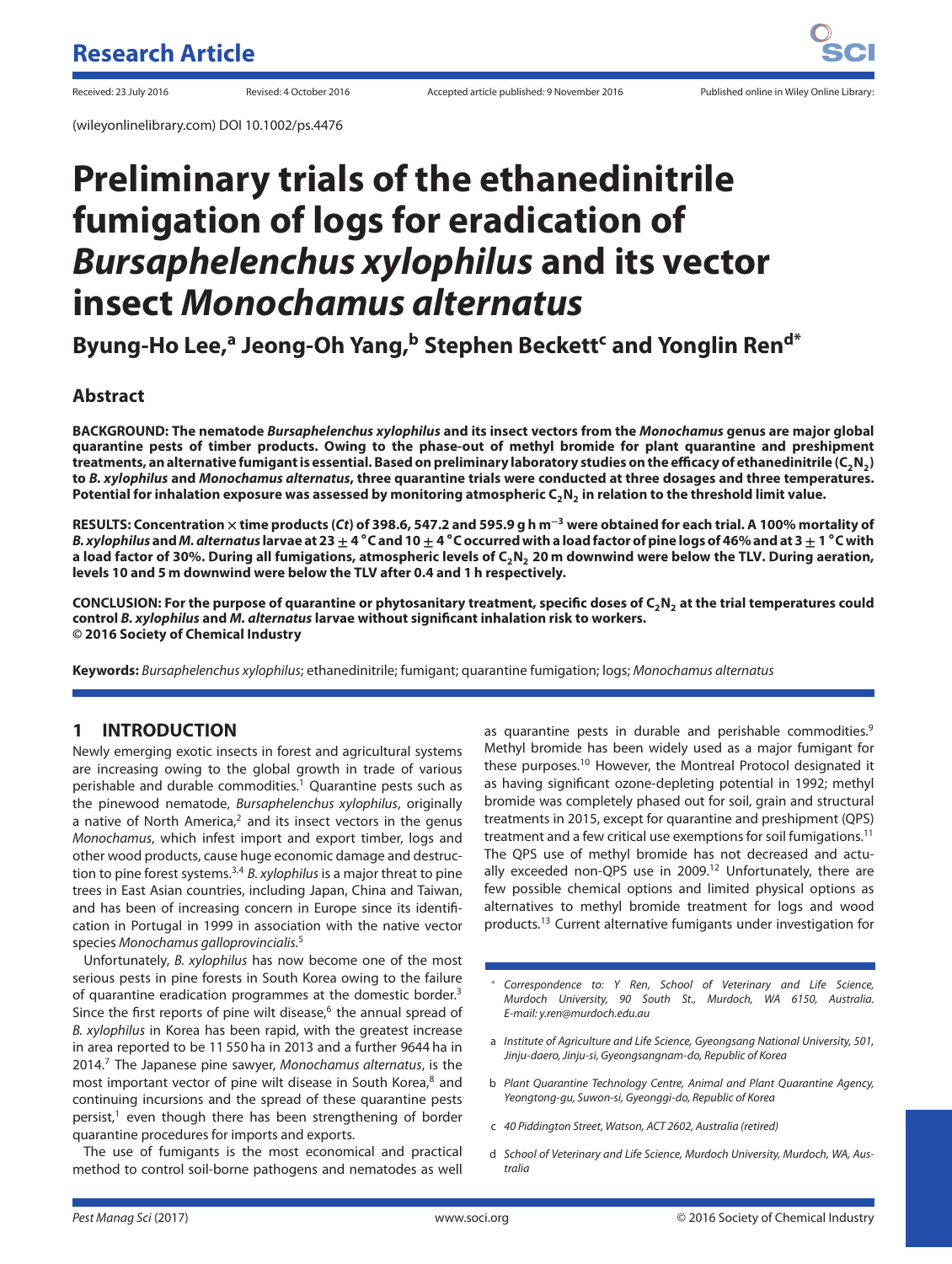QPS purposes are sulphuryl fluoride, phosphine gas and ethanedinitrile  $(C_2N_2)$ . These have been comprehensively reviewed.<sup>14</sup> Sulphuryl fluoride was originally developed as a structural fumigant for the purpose of controlling termites<sup>15</sup> and has since been registered in various countries for the control of stored-product insects and dry-wood-destroying pests. Although there have been extensive studies on the use of sulphuryl fluoride against various general timber pests,<sup>16</sup> there has been difficulty in achieving complete control of B. xylophilus, even at a high Ct product of 5866 g h m<sup>−</sup><sup>3</sup> at 10 ∘C, and it has been relatively ineffective at low temperatures against internal stages of the pest, particularly the egg stage.17*,*<sup>18</sup> However, sulphuryl fluoride has been considered effective under the International Standard for Phytosanitary Measures (ISPM) No. 15 against insect pests in wood packaging material,<sup>5</sup> and Bonifácio et  $al$ <sup>5</sup> have controlled B. xylophilus at higher temperatures of 15 and 30 ∘C in pine tree boards at dosages ranging from 3169 to 4407 g h m<sup>−</sup><sup>3</sup> and from 1385 to 2141 g h m<sup>−</sup><sup>3</sup> respectively. Phosphine, which is broadly used on grains in silos and for structural fumigation, seems to be a better option than other compounds in terms of timber penetration properties.<sup>19</sup> It has also shown good efficacy when used to eliminate wood pests in logs.20*,*<sup>21</sup> However, compared with methyl bromide and the other alternatives, the fumigation time required is longer and efficacy is inconsistent when used at low temperature.<sup>13</sup>

A new alternative chemical, ethanedinitrile, which has been shown to be effective against stored-product insects $22$  and to have promise as an effective substitute to methyl bromide for disinfesting soil pathogens, including plant-parasitic nematodes, $^{23}$ has also been investigated as a timber fumigant.<sup>19,24-29</sup> It offers fast penetration through timber along and across the grain, and fast action against insects and nematodes.26 It has been registered in Australia for treatment of timber and is under registration in Korea for fumigation of import timber and logs. A recent limited field trial using 72 h exposures suggested that  $C_2N_2$  could replace methyl bromide and metam sodium to control B. xylophilus and M. alternatus under low-temperature conditions, which could allow  $C_2N_2$  to be used as a practical application for all seasons in Korea and other places of similar climate.<sup>27</sup>

Herein we report on the results of preliminary laboratory studies on the efficacy of  $C_2N_2$  on B. xylophilus in two pine log moisture content ranges at a constant temperature, and M. alternatus at constant relative humidity at three different constant temperatures. Based on the lethal concentration  $\times$  time L(Ct)<sub>99</sub> from these studies, three quarantine trials on logs covered with PVC tarpaulins were conducted at three different dosages, and the potential for worker exposure was assessed by comparing measured atmospheric levels of  $C_2N_2$  to the threshold limited value (TLV) of 10 ppm,  $v/v$ ,<sup>30</sup> the maximum level of a chemical compound to which ongoing exposure is considered possible without adverse effects.<sup>31</sup>

# **2 EXPERIMENTAL METHODS**

#### **2.1 Fumigant**

Ethanedinitrile (99%  $C_2N_2$  and 1% air) was supplied from BOC Australia and Draslovka Services Pty Ltd, Czech Republic.

## **2.2 Preparation of** *B. xylophilus* **and larvae of** *M. alternatus* **for laboratory fumigation experiments**

The test samples were prepared using Korean red pine (Pinus koraiensis) naturally infested with B. xylophilus. The pinewood samples (5–8 cm diameter) were cut approximately 10 cm long. Moisture contents of five randomly sampled pieces of pinewood were determined by standard test methods.<sup>32</sup> Based on their moisture contents (dry basis), the samples were then divided into two sets for testing. The moisture content of the sets ranged from 15.6 to 24.9% and from 30.9 to 35.6%.

For M. alternatus, test samples were prepared using P. koraiensis naturally attacked by the insect. The larvae of M. alternatus comprising mixed-instar stages were removed from the wood, which had been cut along an axis parallel to the grain. An individual larva was put into a wide-necked glass jar (2 cm  $\times$  10 cm i.d.) containing 2–3 g of pinewood sawdust as a food source before fumigation.

#### **2.3 Preparation of pine log samples for quarantine trials**

The samples of P. koraiensis naturally infested with M. alternatus and B. xylophilus were 6.6–13.0 cm in diameter and cut approximately 80–90 cm long. The moisture content of the wood samples was measured before each trial by using a moisture meter (Huatec G.C. MC-7825P; Huatec Group Corporation, Beijing, China) and ranged from 25.1 to 30.5% (dry basis).

#### **2.4 Laboratory fumigation trials**

The fumigation chambers were 8 L glass desiccators equipped with a ground glass stopper fitted with a septum (Cat. No. 15419; Alltech Associates, Australia). The volume of each desiccator was estimated by the weight of water it held at 25 ∘C. For the fumigation of B. xylophilus, three pinewood samples, each infested with about 150–210 individuals, were placed into individual unsealed desiccators and left overnight at  $5 \pm 1$  °C and 70% relative humidity (RH) prior to treatment the next morning. For the fumigation of M. alternatus larvae, ten glass jars, each containing one larva to avoid cannibalism, and 2–3 g of sawdust to sustain feeding individuals, were placed in individual unsealed desiccators and left overnight at one of the following conditions:  $5 \pm 1^{\circ}C$ , 12 $±1$  °C or 20 $±1$  °C, each at 70% RH, prior to treatment the next morning.

The desiccators were closed with lids equipped with a sealed glass stopper containing a septum for injecting fumigant and for sampling gas. Calculated gas volumes (g m<sup>-3</sup>) of C<sub>2</sub>N<sub>2</sub> were injected into the desiccators via the septa and stirred for 10 min with a magnetic stirrer located at the bottom of each desiccator. The range of  $C_2N_2$  concentrations was 4–40 g m<sup>-3</sup> over a maximum of eight different dosage levels for both treatments of B. xylophilus and M. alternatus.

Treatments of B. xylophilus consisted of two replicates for each log moisture content set. The replicates comprised eight and six different doses, respectively, for the lower moisture content set, and seven doses each for the higher moisture content set. Treatments of M. alternatus consisted of three replicates at each temperature with each replicate consisting of eight doses. Thus,  $3 \times (150 - 210)$  B. xylophilus or ten M. alternatus were present at a given dose. Each experimental run consisted of four fumigated desiccators of different  $C_2N_2$  concentrations and one unfumigated control desiccator.

The fumigations of B. xylophilus were conducted at  $5±1$  °C, while the fumigations of *M. alternatus* larvae were conducted at three temperatures,  $5 \pm 1$  °C,  $12 \pm 1$  °C and  $20 \pm 1$  °C, all for a 6 h exposure. The gas concentrations were measured over the exposure time at internals of 0.1, 0.5, 1, 2, 3, 4, 5 and 6 h by removing a gas sample at each interval with a 100 μL gastight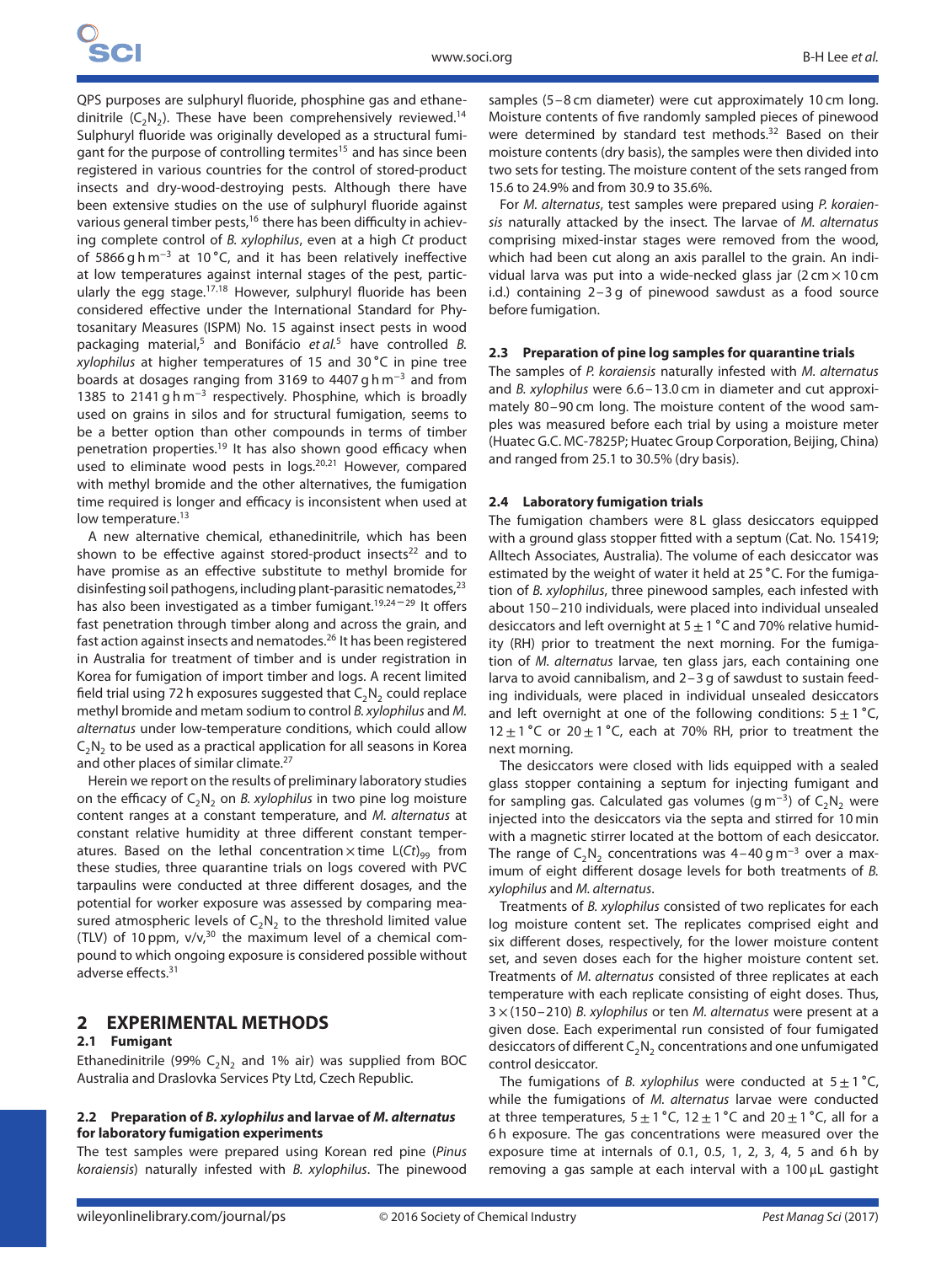

**Figure 1.** Temperatures during quarantine trials of  $C_2N_2$  on naturally infested logs at Gunsan Port, South Korea (−1–3 ∘C, 20–21 January 2015; 6–12 ∘C, 17–18 November 2014; 21–33 ∘C, 23–24 September 2014). A temperature sensor was placed inside each PVC tarpaulin covering, and data were continuously collected with a TR-71U Thermo Recorder.

syringe via the septum for analysis. At the end of fumigation, the desiccators were aerated in a fume hood for 24 h.

## **2.5 Quarantine trials on pinewood log samples covered with PVC tarpaulin**

Three separate quarantine trials were conducted during the autumn of 2014 (23-24 September and  $17-18$  November) and the winter of 2015 (20–21 January) at Gunsan Port, Jeonbuk Province, South Korea. Each trial was conducted in one of the following natural ambient temperature ranges: 21–33 ∘C, 6–12 ∘C or −1–3 ∘C, and was not replicated (Fig. 1). The sizes of the fumigation chambers, which were enclosed with PVC tarpaulin, were 107, 50 and 108 m<sup>−</sup><sup>3</sup> respectively for the above temperature ranges. A commercial load factor (volume of logs over total volume  $\times$  100) of 46% was used for treatments at 21–33 ∘C and 6–12 ∘C, while for the low-temperature trial (−1–3 ∘C) it was 30%. The fumigant was applied at 100, 120 and 150 g m<sup>-3</sup> at 21-33 °C, 6-12 °C and −1–3 ∘C respectively. The decision to use these relatively high doses was due to the relatively high moisture content of the timber logs and the low treatment temperatures. During the fumigation, the temperature inside each fumigation chamber was automatically recorded with a TR-71U/TR-72U Thermo Recorder (Technox Inc., Korea).

During the quarantine field trials, to monitor the concentration of  $C_2N_2$  in the fumigation chamber, a gas sample was withdrawn with an electric pump at timed intervals of 0.5, 1, 2, 4, 8, 16 and 24 h and stored in a 1 L Tedlar $^{\circledR}$  gas sampling bag until analysis, which was usually within 1 h of sampling. The cumulative concentration  $\times$  time (Ct) products of  $C_2N_2$  were estimated for a 24 h exposure time. The Ct products were calculated from the equation

$$
Ct = \sum (C_i + C_{i+1}) (t_{i+1} - t_i) / 2
$$
 (1)

where C is the fumigant concentration (g m<sup>-3</sup>), t is the time of exposure (h),  $i$  is the order of measurement and  $Ct$  is the concentration  $\times$  time product (g h m<sup>-3</sup>).

After 24 h of fumigation, the tarpaulin was opened and the logs were aerated with natural wind for 24 h. The average wind speed was 2–3 m s<sup>-1</sup> for the trial at 10  $\pm$  4 °C and 3–5 m s<sup>-1</sup> for the other two trials.

**Table 1.** Toxicity of  $C_2N_2$  to B. xylophilus, based on Ct products in two ranges of moisture contents of infested logs at 5±1 ∘C for 6 h exposure. Values of  $L(Ct)_{50}$  could not be calculated owing to the limited low mortality data and substantial variation

| Moisture content<br>of pine logs (%)                                                                                                                                                                                                                               | L(Ct) <sub>99</sub> (g h m <sup>-3</sup> )<br>(95% CL) | Slope $\pm$ SE   | dfa | $v^2$ b |  |  |  |  |  |
|--------------------------------------------------------------------------------------------------------------------------------------------------------------------------------------------------------------------------------------------------------------------|--------------------------------------------------------|------------------|-----|---------|--|--|--|--|--|
| $<$ 25 (15.6 – 25.0)                                                                                                                                                                                                                                               | 31.29<br>$(23.38 - 52.73)$                             | $1.00(\pm 0.11)$ | 14  | 6.93    |  |  |  |  |  |
| $>$ 30 (30.9 – 35.6)                                                                                                                                                                                                                                               | 430.04<br>$(180.10 - 856.88)$                          | $0.95(\pm 0.18)$ | 20  | 343.09  |  |  |  |  |  |
| <sup>a</sup> Degrees of freedom.<br>h ? i i circuit in the contract of the contract of the contract of the contract of the contract of the contract of the contract of the contract of the contract of the contract of the contract of the contract of the contrac |                                                        |                  |     |         |  |  |  |  |  |

 $\frac{b}{x^2}$  based on pooling of data with low expectation.

To monitor environmental levels of  $C_2N_2$  during the chemical applications, exposure periods and aerations of each trial, environmental air samples were collected with a 1 L syringe (Syringe Super GASTIGHT S01000; Capital Analytical, UK) at distances downwind 1.8 m from the ground (head height) and 5, 10 and 20 m from the trial area. The samples were stored in Tedlar $\mathcal{B}$  gas sampling bags (1 L) (SKC Inc.) and analysed to evaluate worker safety in relation to the TLV of  $C_2N_2$ .

## 2.6 Measurement of C<sub>2</sub>N<sub>2</sub> concentration during **the laboratory and quarantine field trials**

The concentration of  $C_2N_2$  was determined using a Agilent Technology 7890 N gas chromatograph (GC) equipped with a flame ionisation detector (FID) after isothermal separation on a 30 m  $\times$  0.32 mm i.d. HP-5 (0.25  $\mu$ m film)-fused silica capillary column (Restek Co. Ltd, USA). The GC oven, injector and detector temperatures were 150, 200 and 200 °C respectively. Helium was used as the carrier gas at a rate of 2 mL min<sup>−</sup>1. The peak areas were calibrated periodically using two spiking standards (a known volume of  $C_2N_2$  injected into a 1 L Tedlar<sup>®</sup> gas sampling bag). For calculation of the dose or volume of  $C_2N_2$  at an experimental ambient temperature and pressure, the following equation was used:<sup>33</sup>

$$
V_{\rm f} = \left(1 + \frac{T}{273}\right) \left(\frac{1.7 \times 10^6 \times C \times V}{P \times M \times N}\right) \tag{2}
$$

where V is the volume of the fumigation chamber (or enclosed space) (L), P is atmospheric pressure (mmHg), T is temperature (°C), C is the intended concentration (mg  $L^{-1}$ ),  $V_f$  is the dose volume of fumigant (mL), M is the molecular weight of fumigant and N is the purity of the fumigant (%).

## **2.7 Bioassays of** *B. xylophilus* **nematodes and** *M. alternatus* **larvae**

#### 2.7.1 Laboratory bioassays

The mortalities of B. xylophilus and M. alternatus, initially based on lack of movement, were determined when the 24 h aeration period was completed after a 6 h fumigation. For B. xylophilus, three fumigated pinewood samples from each desiccator were cut along an axis parallel to the grain to produce strips approximately 2 cm thick. The nematodes (150–210 individuals per log) were then extracted using a modified Baermann funnel procedure.<sup>34</sup> To assay M. alternatus, the larvae (ten per desiccator) were removed and kept in an incubator at  $25 \pm 2$  °C and 75% RH with 2–3 g of fresh wood sawdust. For both species, endpoint assessments of mortality occurred 72 h later, at which stage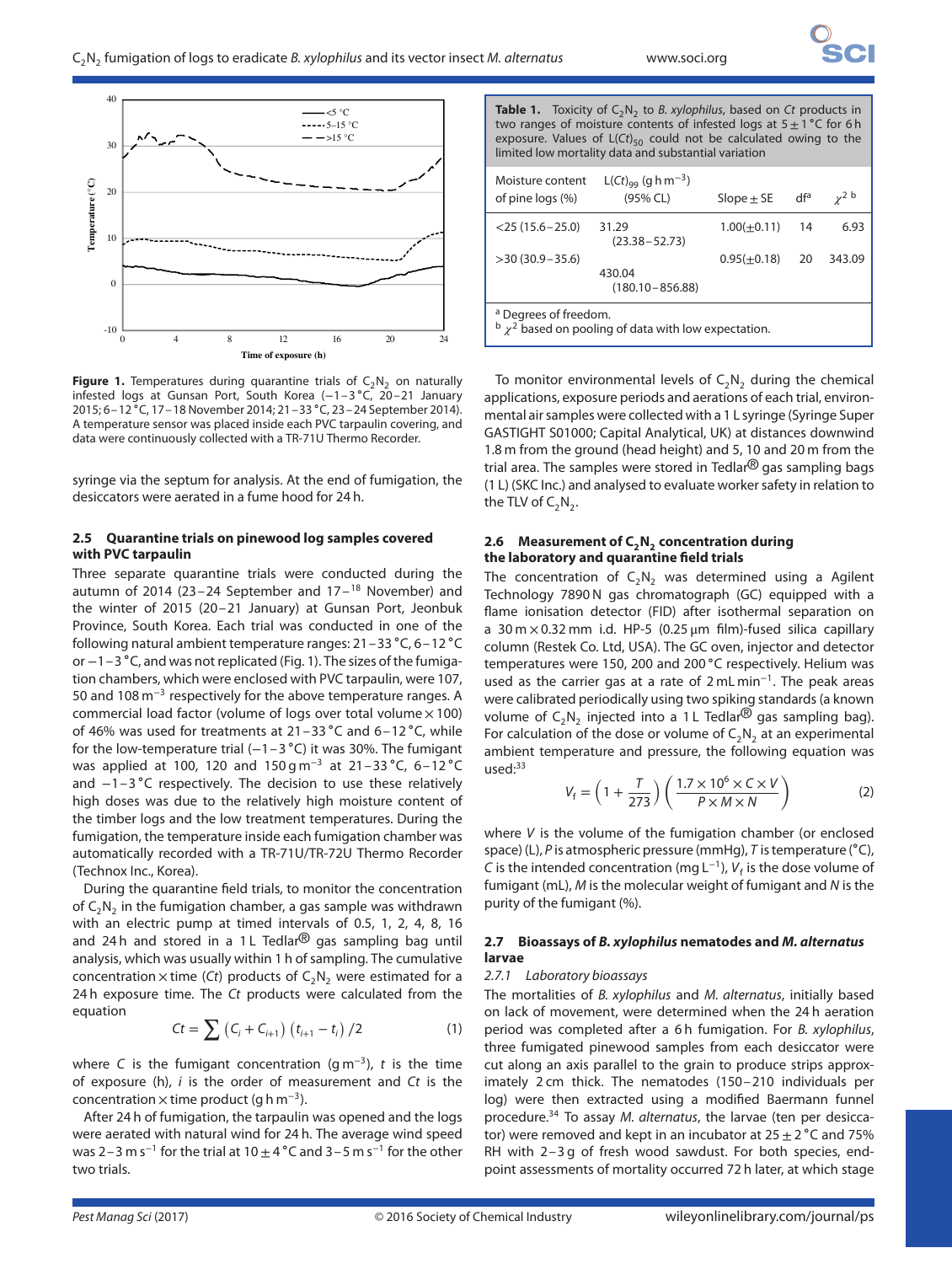| Toxicity of $C_2N_2$ to M. alternatus larvae, based on Ct products at three different temperature conditions for 6 h exposure<br>Table 2. |                                                     |                                              |                   |     |            |  |  |  |  |  |  |  |
|-------------------------------------------------------------------------------------------------------------------------------------------|-----------------------------------------------------|----------------------------------------------|-------------------|-----|------------|--|--|--|--|--|--|--|
| Temperature (°C)                                                                                                                          | L(Ct) <sub>50</sub> (g h m <sup>-3</sup> ) (95% CL) | $L(Ct)_{99}$ (g h m <sup>-3</sup> ) (95% CL) | $Slope \pm SE$    | dfª | $\sim$ 2 b |  |  |  |  |  |  |  |
| $5 \pm 1$                                                                                                                                 | $109.77(61.93 - 155.18)$                            | 312.63 (224.86 - 504.46)                     | $5.11(\pm 0.46)$  |     | 8.32       |  |  |  |  |  |  |  |
| $12 \pm 1$                                                                                                                                | 189.76 (167.82 - 202.58)                            | 246.19 (235.06 - 262.78)                     | $20.58(\pm 3.11)$ | 26  | 30.1       |  |  |  |  |  |  |  |
| $20 + 1$                                                                                                                                  | 102.19 (83.98 - 141.84)                             | 230.31 (160.62-429.73)                       | $6.59(+0.82)$     | 50  | 146.48     |  |  |  |  |  |  |  |
| <sup>a</sup> Degrees of freedom.<br>$\frac{b}{2}$ based on pooling of data with low expectation.                                          |                                                     |                                              |                   |     |            |  |  |  |  |  |  |  |

the immobile individuals were tending to darken. Unfumigated samples of similar size to the treated ones were used as controls (natural control mortality was less than 2% for both B. xylophilus and M. alternatus).

#### 2.7.2 Quarantine field trials

The mortalities of B. xylophilus and M. alternatus were initially determined when the 24 h aeration period was completed after a 24 h fumigation. For the B. xylophilus assay, ten fumigated pinewood log samples from each trial were randomly selected and cut along an axis parallel to the grain to form strips approximately 2 cm in thickness. The nematodes were then extracted using the modified Baermann funnel procedure.<sup>34</sup> The mean number of individuals recovered in 100 g of wood were 1500, 2100 and 1700 for each trial at 21–33 ∘C, 6–12 ∘C and −1–3 ∘C respectively (Table 3). For the M. alternatus assay, larvae were collected by splitting the pine logs. The larvae were collected, counted and placed on fresh wood sawdust before being held in an incubator at  $25 \pm 2$  °C and 75% RH prior to assessment. The numbers recovered were 801, 563 and 583 respectively for each trial (Table 3). Endpoint mortality of both species was assessed 72 h later using the same criteria described above. Individuals from unfumigated pinewood were used as controls to calculate mortality (natural control mortality less than 1% for both B. xylophilus and M. alternatus).

#### **2.8 Statistical analysis**

The toxicological dose response to  $C_2N_2$  by *B. xylophilus* and larvae of M. alternatus was calculated by probit analysis using a computer program produced by P C Annis of the Commonwealth Scientific and Industrial Research Organisation Entomology, Australia, based on Finney.<sup>35</sup> The indices of toxicity measurement derived from this analysis were  $L(Ct)_{50} = 50\%$  and  $L(Ct)_{99} = 99\%$  lethal concentration  $\times$  time, or the doses required to cause 50 and 99% mortality response in tested subjects. The variations (standard deviation) of fumigant concentrations for duplicate treatments were analysed using Microsoft Excel 2007.

## **3 RESULTS AND DISCUSSION**

## **3.1** Effects of C<sub>2</sub>N<sub>2</sub> on *B. xylophilus* and *M. alternatus* larvae **in preliminary laboratory tests**

The toxicity of  $C_2N_2$  to *B. xylophilus* at the least suitable temperature of  $5±1$  °C and two different moisture conditions is shown in Table 1. The results appear to show that  $C_2N_2$  is considerably more effective against this species in pinewood at the lower moisture conditions  $[L(ct)_{99}$  of 31.3 g h m<sup>-3</sup>] than at the higher ones  $[L(ct)_{99}$ of 430.0 g h m<sup>−</sup>3], although there is a large degree of variation in the data (P *<*0.05). Higher moisture also appears to favour a greater abundance of the nematode by enhancing conditions for population growth, as well as its ability to transfer between timber products.<sup>2</sup> However, Park et al.<sup>27</sup> reported that  $C_2N_2$  was highly effective at 97 g m<sup>−</sup><sup>3</sup> even when applied to high-moisture-content logs, while Pranamornkith et al.<sup>36</sup> showed that there was little impact on the sorption of  $C_2N_2$  owing to timber moisture content. Further investigation of the impact of moisture content on the efficacy of  $C_2N_2$  to B. xylophilus is therefore necessary. In this preliminary study, experiments were not conducted on B. xylophilus at various temperature conditions, so further research in this area is also required. This would allow greater comparison with other possible methyl bromide alternatives such as hydrogen cyanide, where recent data obtained at 24 ∘C and moisture contents of 21.7–32.3% have shown efficacy comparable with sulphuryl fluoride.<sup>37</sup> The toxicity of  $C_2N_2$  to larvae of M. alternatus at three different temperature conditions (5  $\pm$  1 °C, 12  $\pm$  1 °C and  $20 \pm 1$  °C) is shown in Table 2. Based on the cumulative Ct products of  $C_2N_2$  estimated for a 6 h exposure time, doses of 312.6, 246.2 and 230.3 g h m<sup>-3</sup> of C<sub>2</sub>N<sub>2</sub> can be expected to achieve 99% mortality at  $5±1 °C$ ,  $12±1 °C$  and  $20±1 °C$  respectively. While the 95% confidence intervals for L(Ct) values at 12  $\pm$  1 °C are fairly close, confidence intervals for values at  $5±1 °C$  and  $20±1 °C$ show large variation in the data, and although  $C_2N_2$  was found to be most toxic to M. alternatus larvae at the highest temperature and least toxic at the lowest temperature, the  $L(Ct)$  values were not significantly different. According to Ren *et al.,*<sup>33</sup> the L(Ct)<sub>99.5</sub> value of  $C_2N_2$  for Anoplophora glabripennis larvae was 353.3, 221.8 and 65.6 g h m<sup>-3</sup> at 4.4, 10.0 and 21.1 °C respectively.<sup>33</sup> It therefore appears that  $C_2N_2$  could have similar toxicity against the larvae of both genera, Monochamus and Anoplophora, in terms of  $L(Ct)_{99.5}$ values (349.7 at  $5±1$  °C and 253.1 at  $12±1$  °C) except at higher temperature conditions.

It also appears that  $C_2N_2$  shows higher toxicity to Monochamus and Anoplophora genera than methyl bromide, because methyl bromide required a dose of 1196 g h m<sup>−</sup><sup>3</sup> at 4.4 ∘C for 24 h exposure to achieve a value of  $L( Ct)_{99}$  against both genera.<sup>38</sup> Najar-Rodriguez et al.<sup>28</sup> also observed that lower doses of  $C_2N_2$  (Ct<sub>99</sub>) were required to achieve mortality in eggs, larvae and adults of burnt pine longhorn beetles, Arhopalus ferus, at 10 and 20 ∘C relative to methyl bromide. For these two temperatures,  $Ct_{99}$  values of 22.0 and 19.5 g h m<sup>-3</sup>, respectively, were recorded. The disparity in results between the two studies may be due to differences in species and experimental conditions.

#### **3.2 Effects of C2N2 on** *B. xylophilus* **and** *M. alternatus* **larvae in quarantine trials on naturally infested logs**

The results of the three quarantine trials on infested logs covered with PVC tarpaulin at dosages of 100, 120 and 150 g m<sup>-3</sup> of C<sub>2</sub>N<sub>2</sub> for a 24 h exposure in the temperature ranges  $21-33$  °C, 6–12 ∘C and −1–3 ∘C, respectively, are shown in Table 3. The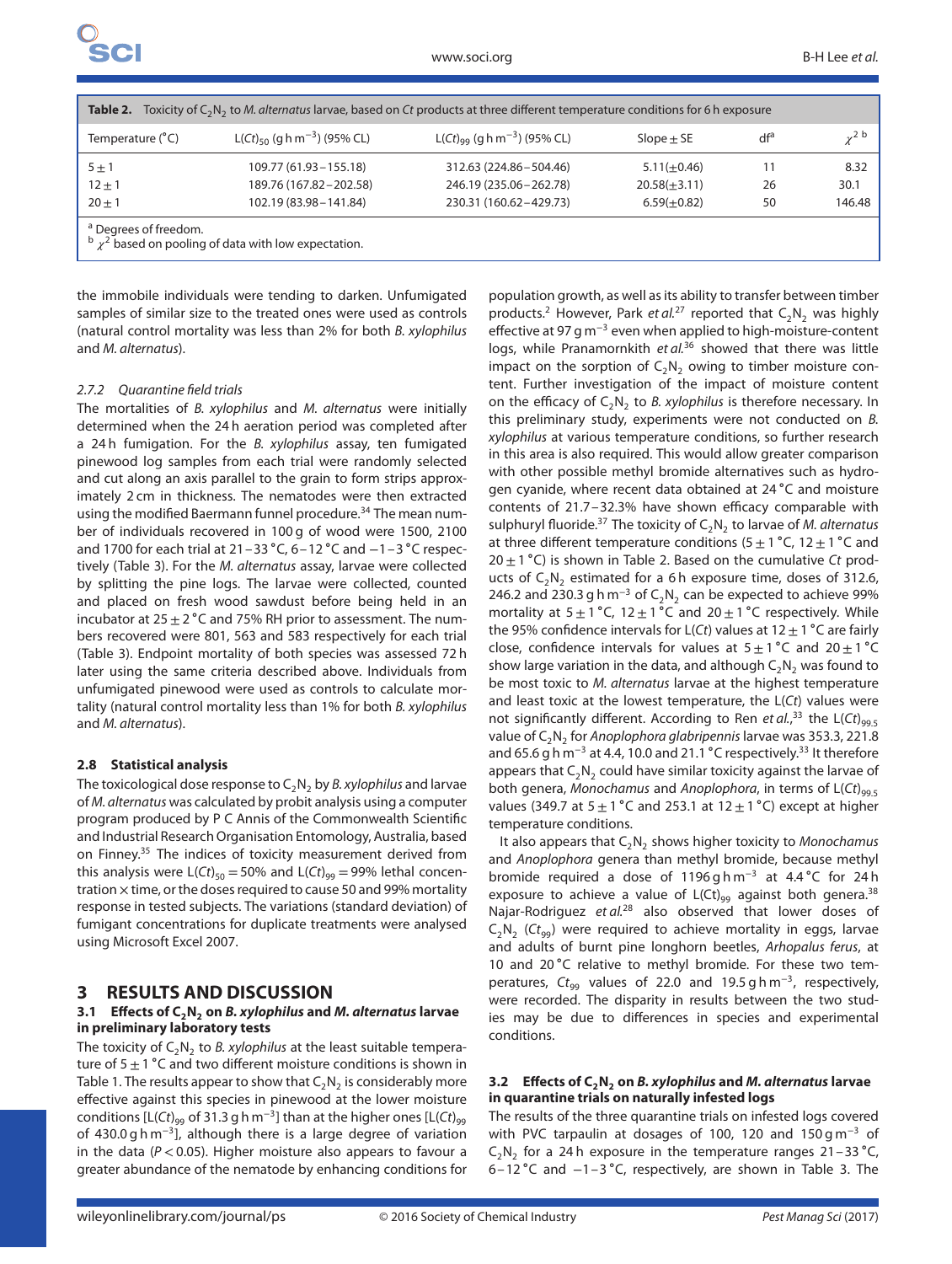| Toxicity of $C_2N_2$ to B. xylophilus nematodes and larvae of M. alternatus in naturally infested P. koraiensis logs in three different temperature<br>Table 3.<br>ranges |                      |                    |                              |                       |                                                   |            |                      |                                      |               |  |  |  |
|---------------------------------------------------------------------------------------------------------------------------------------------------------------------------|----------------------|--------------------|------------------------------|-----------------------|---------------------------------------------------|------------|----------------------|--------------------------------------|---------------|--|--|--|
|                                                                                                                                                                           |                      |                    | Volume of                    |                       |                                                   |            | M. alternatus larvae | B. xylophilus nematodes <sup>a</sup> |               |  |  |  |
| Temperature<br>(°C)                                                                                                                                                       | Dose<br>$(q m^{-3})$ | Load<br>factor (%) | chamber<br>(m <sup>3</sup> ) | Infested<br>pine logs | Ct products<br>$(q \, \text{h} \, \text{m}^{-3})$ | Dead/total | Mortality (%)        | Dead/total                           | Mortality (%) |  |  |  |
| $21 - 33$                                                                                                                                                                 | 100                  | 46                 | 107                          | 95                    | 398.68                                            | 801/801    | 100.0                | 1500/1500                            | 100.0         |  |  |  |
| $6 - 12$                                                                                                                                                                  | 120                  | 46                 | 50                           | 57                    | 547.22                                            | 563/563    | 100.0                | 2100/2100                            | 100.0         |  |  |  |
| $-1-3$                                                                                                                                                                    | 150                  | 30                 | 108                          | 73                    | 595.95                                            | 583/583    | 100.0                | 1700/1700                            | 100.0         |  |  |  |
| <sup>a</sup> Mean number of nematodes per 100 g of wood sample.                                                                                                           |                      |                    |                              |                       |                                                   |            |                      |                                      |               |  |  |  |

temperature conditions over the 24 h fumigation period of each trial are shown in Fig. 1. The cumulative Ct products of  $C_2N_2$ for a 24 h exposure time were 398.6, 547.2 and 595.9 g h m<sup>-3</sup> at 21–33 ∘C, 6–12 ∘C and −1–3 ∘C respectively. These Ct products were higher than expectations derived from previous laboratory studies on A. glabripennis.<sup>33</sup> This is also because experimental conditions were different for temperature, log moisture content and load factor. In contrast, using sulphuryl fluoride, Bonifácio et  $al<sup>5</sup>$  obtained 100% mortality of B. xylophilus in pine boards with 25–31% moisture content at 15 and 30 °C with doses of 3169–4407 g h m<sup>-3</sup> and 1385–2141 g h m<sup>-3</sup> for 24 h, respectively. The load factor in this case was 16%.

The Ct products in the present trials were enough to achieve higher levels of mortality of M. alternatus than the  $L(Ct)_{99}$  values (230.3, 246.1 and 312.6 g h m−3) obtained in the preliminary laboratory tests at roughly similar temperatures, and of B. xylophilus (31.29 and 430.04 g h m<sup>−</sup><sup>3</sup> at 15.6–24.9% and 30.9–35.6% moisture content) at  $5±1$  °C. These higher Ct product values achieved 100% mortality for both species at 21–33 ∘C and 6–12 ∘C with a 46% load factor of logs and at −1–3 ∘C with a 30% load factor (Table 3). In a comparative field trial, Park et  $al$ .<sup>27</sup> obtained mortality levels for M. alternatus of between 34.6 and 100% and for B. xylophilus of between 88.4 and 98% at −7–25.7 ∘C and  $-3.7$  – 23.1 °C at C<sub>2</sub>N<sub>2</sub> concentrations of between 48 and 158 g m<sup>-3</sup> over 72 h with a 50% load factor.

One of the reasons why higher than expected Ct product values of  $C_2N_2$  were gained at all three of the current quarantine trials could be the variation in the sizes of logs and hence surface area, which could affect the sorption of  $C_2N_2$  given the same moisture content (unpublished data). However, an attempt was made to ensure that each trial had similar numbers of logs of similar sizes. While the results of the limited number of quarantine trials undertaken illustrate unforeseen outcomes associated with conducting field research based on initial enquiry under controlled conditions, they do show that the amount of  $C_2N_2$  plays a more important role than time, which is of considerable practical importance for quarantine treatments. Further research can now focus on reducing treatment times while successfully fumigating these major pest species.

## **3.3** Workspace and environmental levels of C<sub>2</sub>N<sub>2</sub>

During all fumigant applications and 24 h exposure periods, atmospheric levels of  $C_2N_2$  downwind at 5, 10 and 20 m from the PVC tarpaulin were below the TLV of 10 ppm, v/v. This may in part mean that all fumigations in these trials were well sealed. When the tarpaulin for the high-temperature (23  $\pm$  4 °C) trial was opened at an edge and the chamber aerated with natural wind (average wind speed  $3-5$  m s<sup>-1</sup>), atmospheric levels of C<sub>2</sub>N<sub>2</sub> downwind at 5 and 10 m were safe at 1 and 0.05 h aeration, respectively, having decreased to below TLV regulations (Table 4). When the tarpaulins were fully opened and the chambers aerated with natural wind (average wind speed 2–3 m s<sup>-1</sup> at 10  $\pm$  4 °C and 3–5 m s<sup>-1</sup>

| Atmospheric levels of $C_2N_2$ (ppm, $v/v$ ) during two quarantine fumigation trials with different methods of aeration; tarpaulin opened at an<br>Table 4.<br>edge and tarpaulin fully opened (trials at 23 $\pm$ 4 °C and 3 $\pm$ 1 °C respectively, both at wind speeds of 3–5 m s <sup>-1</sup> ) |                                              |                 |                          |                             |                 |                          |                |                 |                 |                |                 |                 |                |                 |                 |                |                 |                 |
|-------------------------------------------------------------------------------------------------------------------------------------------------------------------------------------------------------------------------------------------------------------------------------------------------------|----------------------------------------------|-----------------|--------------------------|-----------------------------|-----------------|--------------------------|----------------|-----------------|-----------------|----------------|-----------------|-----------------|----------------|-----------------|-----------------|----------------|-----------------|-----------------|
|                                                                                                                                                                                                                                                                                                       | Atmospheric levels of $C_2N_2$ (ppm, $v/v$ ) |                 |                          |                             |                 |                          |                |                 |                 |                |                 |                 |                |                 |                 |                |                 |                 |
|                                                                                                                                                                                                                                                                                                       |                                              |                 |                          | Tarpaulin opened at an edge |                 | Tarpaulin fully opened   |                |                 |                 |                |                 |                 |                |                 |                 |                |                 |                 |
|                                                                                                                                                                                                                                                                                                       | Application                                  |                 |                          |                             | Exposure        | Aeration                 |                |                 |                 | Application    |                 |                 | Exposure       |                 |                 | Aeration       |                 |                 |
| Time (h)                                                                                                                                                                                                                                                                                              | 5 <sub>m</sub>                               | 10 <sub>m</sub> | 20 <sub>m</sub>          | 5 <sub>m</sub>              | 10 <sub>m</sub> | 20 <sub>m</sub>          | 5 <sub>m</sub> | 10 <sub>m</sub> | 20 <sub>m</sub> | 5 <sub>m</sub> | 10 <sub>m</sub> | 20 <sub>m</sub> | 5 <sub>m</sub> | 10 <sub>m</sub> | 20 <sub>m</sub> | 5 <sub>m</sub> | 10 <sub>m</sub> | 20 <sub>m</sub> |
| 0.05                                                                                                                                                                                                                                                                                                  | ${<}0.05*$                                   | < 0.05          |                          |                             |                 |                          | 35.3           | 8.7             | 0.9             | < 0.05         | < 0.05          |                 |                |                 |                 | 92.4           | 25.8            | 6.2             |
| 0.1                                                                                                                                                                                                                                                                                                   | < 0.05                                       | < 0.05          | $\overline{\phantom{0}}$ | < 0.05                      | < 0.05          | $\overline{\phantom{m}}$ | 50.6           | 9.3             | 1.4             | < 0.05         | < 0.05          | < 0.05          | < 0.05         | < 0.05          | < 0.05          | 46.9           | 21.1            | 5.8             |
| 0.2                                                                                                                                                                                                                                                                                                   | < 0.05                                       | < 0.05          | < 0.05                   |                             |                 |                          | 48.1           | 8.2             | $1.2\,$         | < 0.05         |                 |                 |                |                 |                 | 44.1           | 18.6            | 1.7             |
| 0.4                                                                                                                                                                                                                                                                                                   | < 0.05                                       | < 0.05          |                          | <0.05                       | < 0.05          | < 0.05                   | 25.0           | 6.9             | 0.8             | < 0.05         | < 0.05          | < 0.05          | < 0.05         | < 0.05          | < 0.05          | 25.7           | 9.7             | 0.5             |
| 0.5                                                                                                                                                                                                                                                                                                   | < 0.05                                       | < 0.05          | < 0.05                   |                             |                 |                          | 11.9           | 4.2             | 0.8             | < 0.05         | < 0.05          | < 0.05          |                |                 |                 | 13.4           | 5.1             | 0.4             |
|                                                                                                                                                                                                                                                                                                       |                                              |                 |                          | < 0.05                      | < 0.05          | < 0.05                   | 8.2            | 2.1             | 0.5             |                |                 |                 | < 0.05         | < 0.05          | < 0.05          | 3.5            | 0.4             | < 0.05          |
|                                                                                                                                                                                                                                                                                                       |                                              |                 |                          | < 0.05                      |                 |                          | 7.5            | 0.8             | < 0.05          |                |                 |                 | < 0.05         |                 |                 | 1.1            | < 0.05          | < 0.05          |
|                                                                                                                                                                                                                                                                                                       |                                              |                 |                          | < 0.05                      | < 0.05          | < 0.05                   | 6.3            | 0.5             | < 0.05          |                |                 |                 | < 0.05         | < 0.05          | < 0.05          | < 0.05         | < 0.05          | < 0.05          |
| 8                                                                                                                                                                                                                                                                                                     |                                              |                 |                          | < 0.05                      | < 0.05          | $\overline{\phantom{m}}$ | 0.5            | < 0.05          | < 0.05          |                |                 |                 | < 0.05         | < 0.05          | < 0.05          | < 0.05         | < 0.05          | < 0.05          |
| 18                                                                                                                                                                                                                                                                                                    |                                              |                 |                          | < 0.05                      |                 |                          | < 0.05         | < 0.05          | < 0.05          |                |                 |                 | < 0.05         | < 0.05          | < 0.05          |                |                 |                 |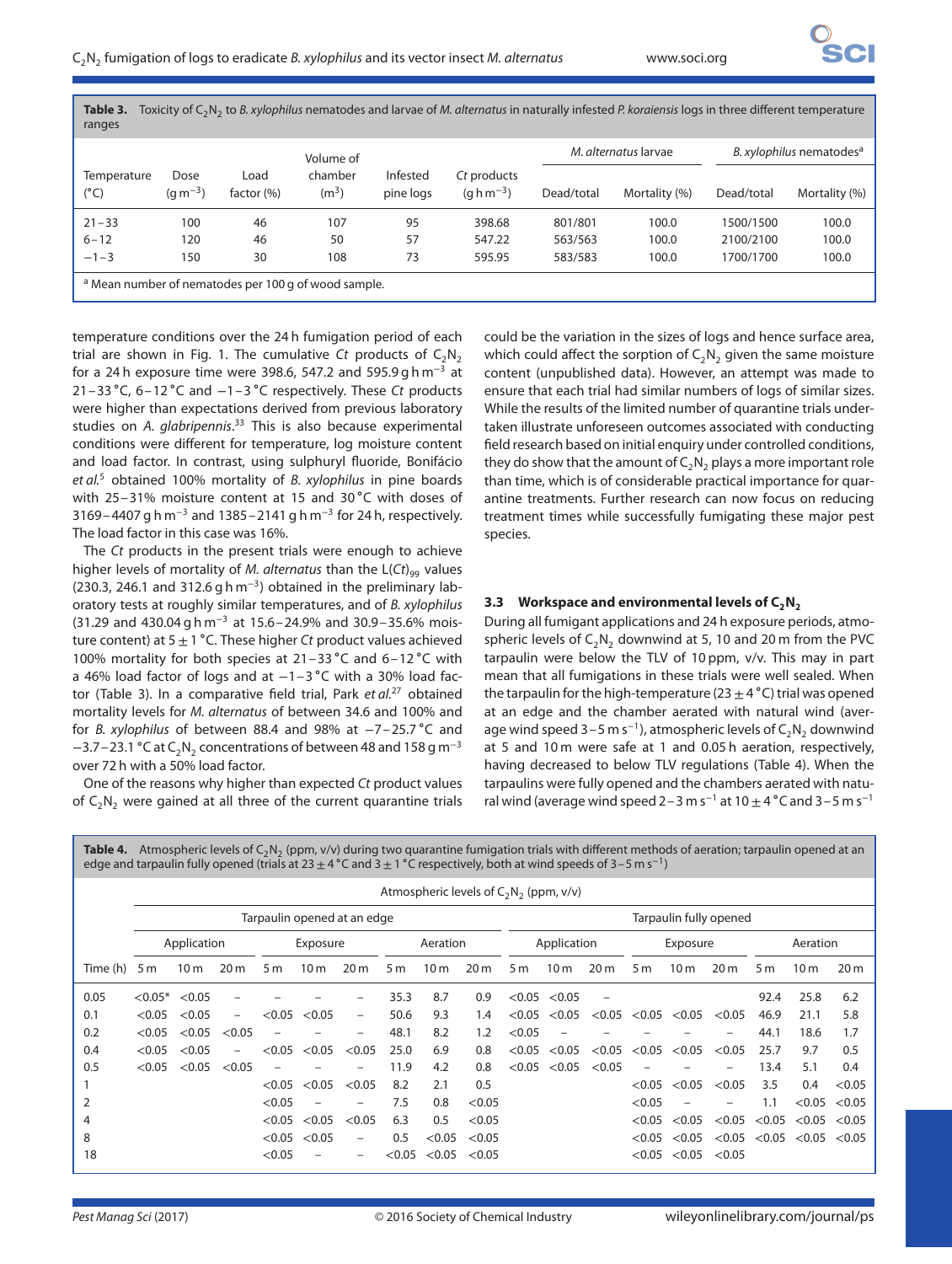at  $3±1$  °C), atmospheric levels of C<sub>2</sub>N<sub>2</sub> downwind of the fumigation sites at 5 and 10 m met with worker inhalation safety requirements (*<*10 ppm, v/v) at 1 and 0.4 h (Table 4). During aeration using both methods, atmospheric levels of  $C_2N_2$  at 20 m downwind were always below the TLV (Table 4). The exclusion zone needed for current quarantine fumigations of import logs with methyl bromide is normally >500 m<sup>3</sup> in Korea, while in these trials it was only approximately 100  $m<sup>3</sup>$ . Further research is needed regarding worker exposure to  $C_2N_2$  when applied to larger fumigation volumes (500 – 1000 m<sup>3</sup>). Given that the trials were conducted only at wind speeds of 2–5 m s<sup>-1</sup> and a specific set of experimental conditions, these preliminary results suggest that different doses of  $C_2N_2$ , which depend on particular temperature conditions, may offer complete control of B. xylophilus and M. alternatus larvae without presenting significant risk to workers in terms of inhalation. Furthermore, the dosages required to control these pests are considerably below flammability levels.30

In conclusion,  $C_2N_2$  should be further pursued as an alternative to methyl bromide with suitable quarantine guidelines in Korea when it is necessary to control unexpected or emergent quarantine pests in timber and logs. Issues such as expense and other hazards associated with use and level of toxicity to other pests also require consideration.

## **ACKNOWLEDGEMENTS**

Special thanks to Dr Sang-Myung Lee at SM Bio-vision Inc., who collected and indentified the insect pests and fully supported this national project of the Animal, Plant Quarantine Agency in South Korea (QIA). We also thank Mr Yoo In-Young (Daeshin Plant Quarantine Treatment Co.) in Gunsan for quarantine field treatment fumigation work.

## **REFERENCES**

- 1 Hong KJ, Lee JH, Lee GS and Lee SH, The status quo of invasive alien insect species and plant quarantine in Korea. J Asia Pacif Entomol **15**:521–532 (2012).
- 2 Sousa E, Naves P, Bonifácio L, Henriques J, Inácio ML and Evans H, Assessing risks of pine wood nematode Bursaphelenchus xylophilus transfer between wood packaging by simulating assembled pallets in service. Bull OEPP/EPPO Bull **41**:423–431(2011).
- 3 Tomminen J, Pinewood nematode, Bursaphelenchus xylophilus, found in packing case wood. Silva Fennica **25**:109–111 (1991).
- 4 Shin SC, Pine wilt disease in Korea, in Pine Wilt Disease, ed. by Zhao BG, Futai K and Sutherland JR. Springer, Tokyo, Japan, pp. 26–33 (2008).
- 5 Bonifácio LF, Sousa E, Naves P, Inácio ML, Henriques J, Mota M et al., Efficacy of sulfuryl fluoride against the pinewood nematode, Bursaphelenchus xylophilus (Nematoda: Aphelenchidae), in Pinus pinaster boards. Pest Manag Sci **70**:6–13 (2014).
- 6 Yi CK, Byun BH, Park JD, Yang SI and Chang KH, First finding of the pine wood nematode, Bursaphelenchus xylophilus (Steiner et Buhrer) Nickle and its insect vector in Korea. Res Rep For Res Inst **38**:141–149 (1989).
- 7 Korea Forest Service. [Online]. KFS (2015). Available: [http://www.index](http://www.index.go.kr/potal/main/EachDtlPageDetail.do?idx_cd=1039) [.go.kr/potal/main/EachDtlPageDetail.do?idx\\_cd=1039](http://www.index.go.kr/potal/main/EachDtlPageDetail.do?idx_cd=1039) [23 March 2016].
- 8 Kwon TS, Crisis of Korean forestry pine wilt disease: proposal of clear-cutting control for elimination of pine wilt disease from Korea (in Korean). May 2005 Research report of Korea Forest Research Institute 27–32 (2005).
- 9 Annis PC and Waterford CJ, Alternatives chemicals, in The Methyl Bromide Issue, ed. by Bell CH, Price N and Chakrabarti B. John Wiley, Chichester, UK, pp. 276–321 (1996).
- 10 Monro HAU, Manual of Fumigation for Insect Control, 2nd edition. FAO, Rome, Italy, pp. 119–144 (1969).
- Arling J, Overview of the global phase-out of methyl bromide. Proc 2014 Annu Int Res Conf on Methyl Bromide Alternatives and Emissions Reductions, San Diego, CA (2014).
- 12 2014 report of the Methyl Bromide Technical Options Committee (MBTOC), United Nations Environment Programme, Nairobi, Kenya  $(2014)$
- 13 Reichmuth CH, Alternative to methyl bromide for the treatment of wood, timber and artefacts in the European community. Proc Int Conf on Alternatives to Methyl Bromide, Seville, Spain, pp. 93–97 (2002).
- 14 Armstrong JW, Brash DW and Waddell BC, Comprehensive Literature Review of Fumigants and Disinfestation Strategies, Methods and Techniques Pertinent to Potential Use as Quarantine Treatments for New Zealand Export Logs. The New Zealand Institute for Plant and Food Research Limited (2014).
- 15 Grey HE, Vikane, a new fumigant for control of dry wood termites. Pest Control **10**:43–64 (1960).
- 16 Chambers DM and Millard CE, Assessing the global use potential of sulfuryl fluoride. Proc Int Res Conf on Methyl Bromide Alternatives and Emissions Reductions, San Diego, CA, pp. 83.1–83.2 (1995).
- 17 Dwinell LD, Thoms E and Prabhakaran S, Sulfuryl fluoride as a quarantine treatment for the pinewood nematode in unseasoned pine. Proc Int Res Conf on Methyl Bromide Alternatives and Emissions Reductions, ed. by Obenauf GL. San Diego, CA, pp. 68.1–68.6 (2005).
- 18 Williams LH and Sprenkel RJ, Ovicidal activity of sulphuryl fluoride to Anobiid and Lyctid beetle eggs of various ages. J Entomol Sci **25**:366–375 (1990).
- 19 Ren YL, Lee BH and Padovan B, Penetration of methyl bromide, phosphine, sulfuryl fluoride and ethanedinitrile through a timber block. J Stored Prod Res **47**:63–68 (2011).
- 20 Zhang Z, Fumigating export logs using phosphine to eliminate insect pests. Crop Food Research Report No. 834 (2003).
- 21 Choi KS, Kim HK, Lee BH, Kim BS, Yang JO, Koo HN et al., Fumigant toxicity of phosphine to the Japanese termite, Reticulitermes speratus Kolbe (Isoptera: Rhinotermitidae). J Stored Prod Res **57**:24–29  $(2014)$
- 22 Hooper JL, Desmarchelier JM, Ren YL and Allen SE, Toxicity of cyanogens to insects of stored grain. Pest Manag Sci **59**:353–357 (2003).
- 23 Mattner SW, Gounder RK, Mann RC, Porter IJ, Matthiessen JN, Ren YL et al., Ethanedinitrile  $(C_2N_2)$  – a novel soil fumigant for strawberry production. Acta Hort **708**:197–203 (2006).
- 24 O'Brien IG, Desmarchelier JM and Ren YL, Cyanogen fumigants and methods of fumigation using cyanogen. International Patent Application PCT/AU95/00409 (1995).
- 25 Viljoen JH and Ren YL, Cyanogen and carbonyl sulfide as potential quarantine fumigants for timber. Proc Int Res Conf on Methyl Bromide Alternatives and Emissions Reductions, San Diego, CA, pp. 114.1–114.2 (2001).
- 26 Ren YL, Dowsett HA, Wang YJ, Wang X and Barak AV, Toxicity of ethanedinitrile  $(C_2N_2)$  to timber or wood related insect pests. Proc Int Res Conf on Methyl bromide Alternatives and Emissions Reductions, ed. by Obenauf GL. San Diego, CA, pp. 86.1–86.3 (2005).
- 27 Park CG, Son JK, Lee BH, Cho JH and Ren YL, Comparison of ethanedinitrile  $(C_2N_2)$  and metam sodium for control of *Bursaphelenchus* xylophilus(Nematoda: Aphelenchidae) and Monochamus alternatus (Coleoptera: Cerambycidae) in naturally infested logs at low temperatures. J Econ Entomol **107**:2055–2060 (2014).
- 28 Najar-Rodriguez AJ, Hall MKD, Adlam AR, Hall AJ, Burgess SB, Somerfield KG et al., Developing new fumigation schedules for the phytosanitary treatment of New Zealand export logs: comparative toxicity of two fumigants to the burnt pine longhorn beetle, Arhopalus ferus. NZ Plant Prot **68**:19–25 (2015).
- 29 Hall MKD, Najar-Rodriguez AJ, Pranamornkith T, Adlam AR, Hall AJ and Brash DW, Influence of dose, bark cover and end-grain sealing on ethanedinitrile  $(C_2N_2)$  sorption by pine (Pinus radiata D. Don) logs. NZ Plant Prot **68**:13–18 (2015).
- 30 Braker W and Mossman AL, Matheson Gas Data Book, 5th edition. Matheson Gas Products, East Rutherford, NJ, pp. 155–159 (1971).
- 31 Stellman JM, Encyclopedia of Occupational Health and Safety. International Labour Organisation, Geneva, Switzerland (1998).
- 32 ASTM D 2016–74 Standard test methods for moisture content of wood. American Society for Testing and Materials, Conshohoken, PA, pp. 432–434 (1983).
- 33 Ren YL, Wang YJ, Barak AV, Wang X, Liu YS and Dowsett HA, Toxicity of ethanedinitrile  $(C_2N_2)$  to Asian longhorned beetle Anoplophora glabripennis Motsch. (Coleoptera: Cerambycidae) larvae. J Econ Entomol **99**:308–312 (2006).